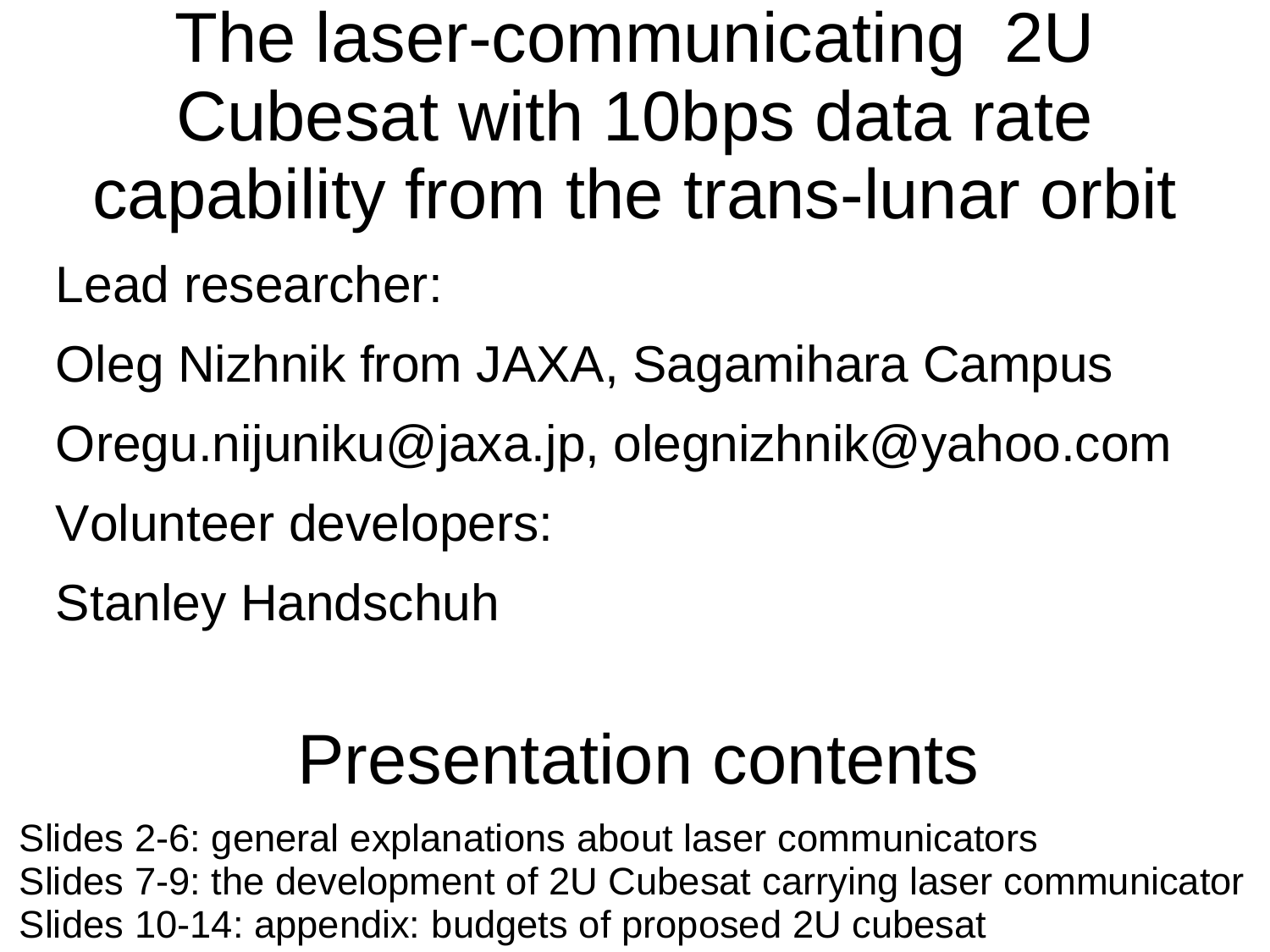#### Selecting an application area for radio and laser communicators

| Parameter                                                                                                                                                                                          |                                                   | Radio (x-band)                                              |                | Laser (red)               |  |  |
|----------------------------------------------------------------------------------------------------------------------------------------------------------------------------------------------------|---------------------------------------------------|-------------------------------------------------------------|----------------|---------------------------|--|--|
|                                                                                                                                                                                                    | <b>Transmitter power consumption</b><br>$+38$ dBm |                                                             |                | $+38$ dBm                 |  |  |
| <b>Transmitter efficiency</b>                                                                                                                                                                      |                                                   |                                                             |                | $-3$ dB                   |  |  |
| Transmitter antenna gain                                                                                                                                                                           |                                                   |                                                             |                | 76 dB                     |  |  |
| Ground station gain                                                                                                                                                                                |                                                   |                                                             |                | $106$ dB $-$ 116 dB       |  |  |
| Receiver sensitivity (at 10 bps)                                                                                                                                                                   | $-150$ dBm                                        |                                                             | $-108$ dBm     |                           |  |  |
| Zero distance link margin                                                                                                                                                                          | $204 - 236$ dB                                    |                                                             | $325 - 335$ dB |                           |  |  |
| Communication distance (at 10 bps)                                                                                                                                                                 |                                                   | $0.6 - 25$ mln. km                                          |                | $4 - 14$ mln. km          |  |  |
| From table above, one can conclude what the RF communications are superior in<br>high-end, professional systems, but laser communicators are better for low-cost or<br>low-weight, amateur systems | Radio communicators                               |                                                             |                |                           |  |  |
| Main merit                                                                                                                                                                                         |                                                   | High gain in simple package,<br>both in space and on ground |                | Good receiver sensitivity |  |  |

Bad receiver sensitivity || High gain can be reached only

Main demerit

on ground, for high cost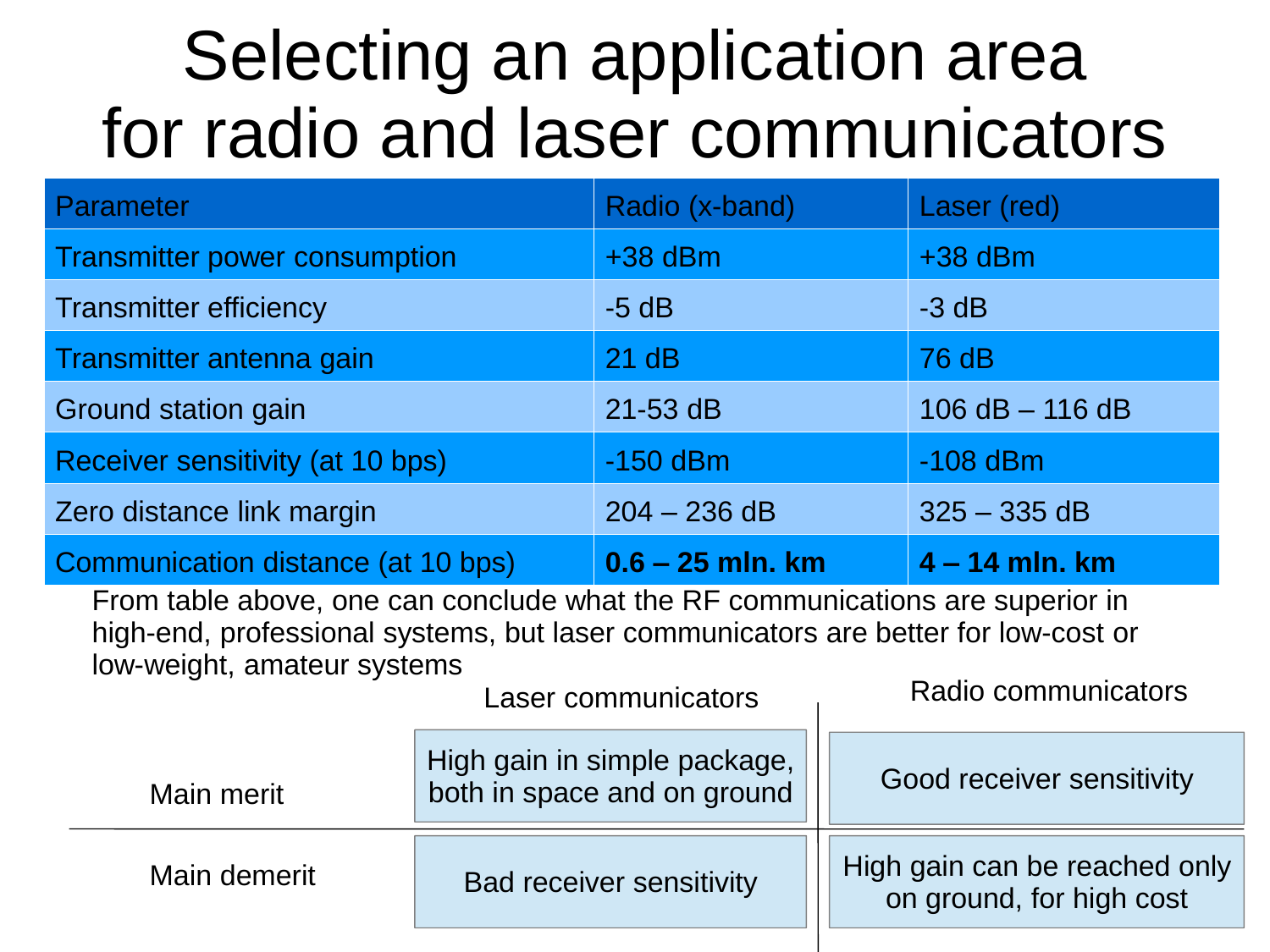#### Making a useful satellite communicator

Components of useful communication system

Sufficient data transfer rate

Data transfer reliability

Data medium accessibility

Hardware accessibility

Tracking availability

| Radio communicator                                                                                 | Laser communicator                                                                   |
|----------------------------------------------------------------------------------------------------|--------------------------------------------------------------------------------------|
| Up to 1 Mbps is routine                                                                            | Standard for data transfer rates are not<br>established                              |
| 90% up-time                                                                                        | 10% - 40% up-time                                                                    |
| Radio license required, licensing enforced                                                         | Licensing neither exist nor enforceable                                              |
| Hardware, especially for ground stations, is not<br>easily available, lending and sharing required | High-performance hardware is easily available                                        |
| Ranging is easily implementable, but direction<br>finding require very expensive hardware          | Ranging and direction finding are easily<br>implementable. No standards established. |
|                                                                                                    |                                                                                      |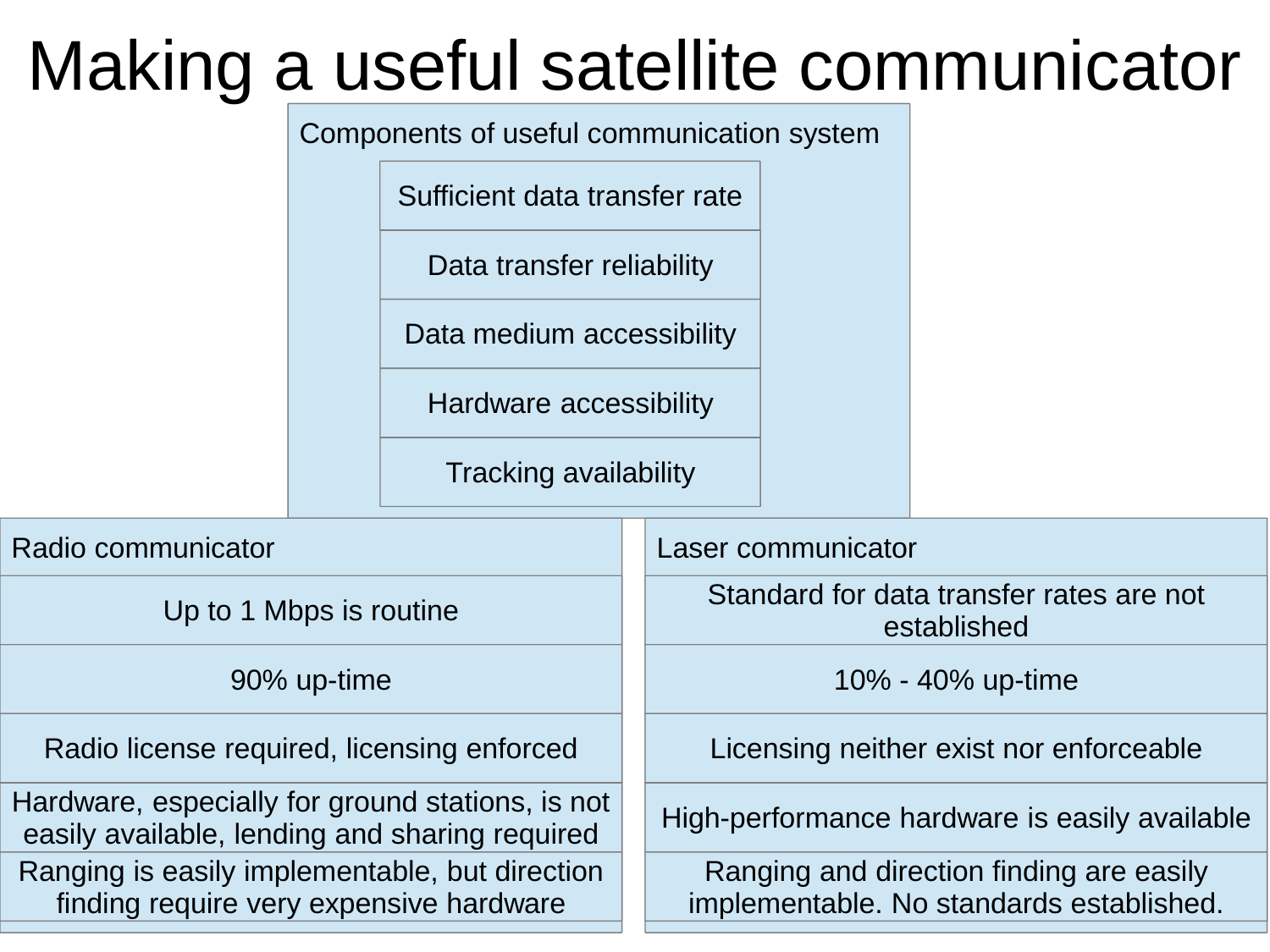#### Solutions specific of satellite laser communicator

1. Dual-function components

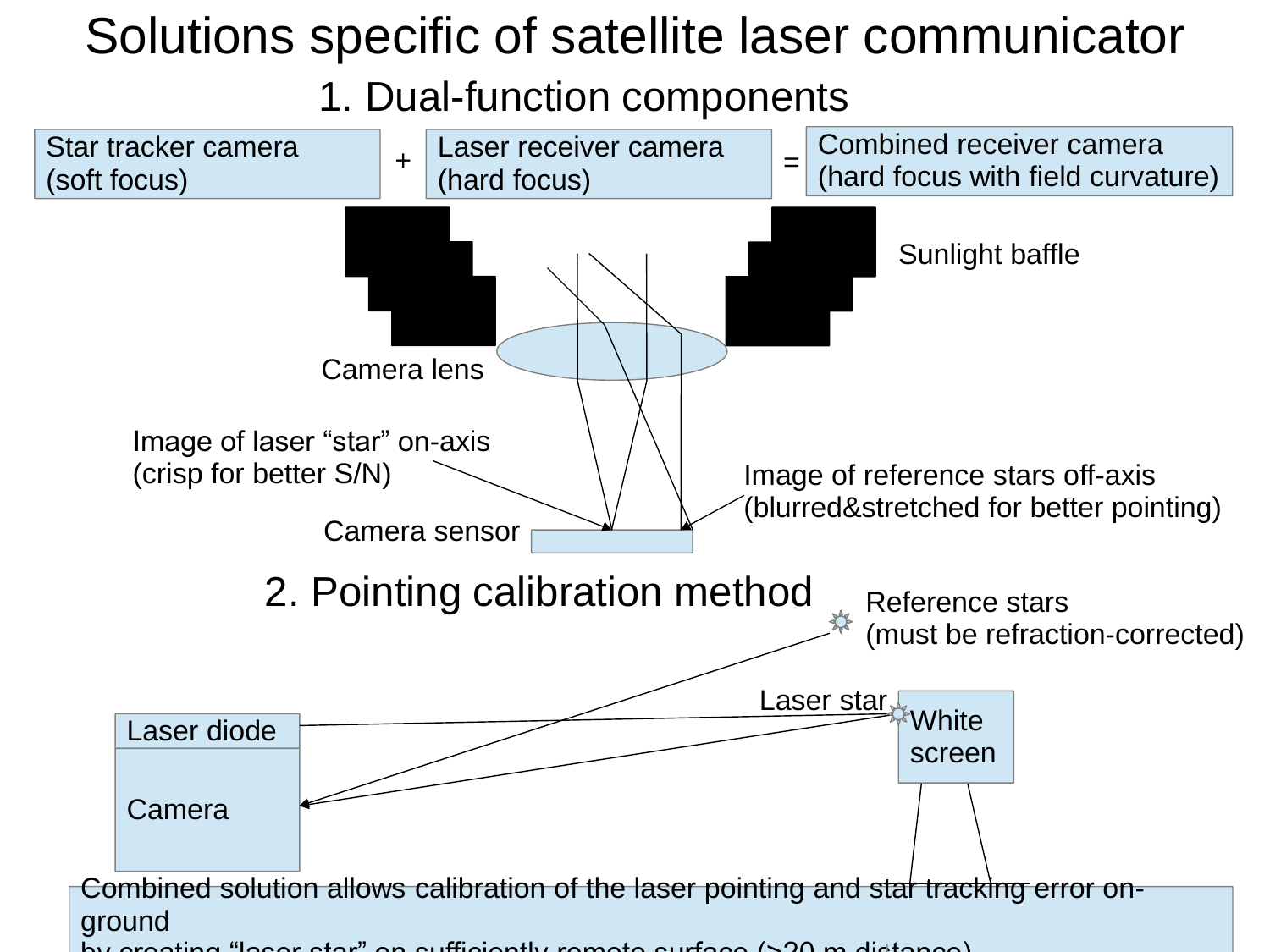# Known problems of laser communication

- 1. Atmospheric scincillation. It cause variability of light measured light intensity, significantly (~10dB) degrading link S/N. Because of place, time and telescope system dependence of scincillation amplitude, more experiments are needed. Larger telescopes are strongly affected, but telescopes with lens about 100mm are less sensitive to scincillation
- 2. Light pollution. Generally, effective tracking is not possible near or in the large cities, as well with the full moon above horizon. The downlink is less affected, but further experiments are necessary to quantify the seriousness of problem
- 3. Satellite laser transmitter pointing. Reaction wheels are required, but existing models are very expensive (~20000 USD/axis) and poorly fit in the CubeSat. Additional development required
- 4. Momentum dumping. For highly-elliptical orbit, the magnetotorquers can be used as proposed here. But for Lunar orbit an alternative propulsion system compatible with CubeSat must be used
- 5. Weather sensitivity. Can be alleviated by making ground station mobile and low-cost, so temporary stations can be deployed according to weather forecasts. Need to tested to assess the plausibility. Regional features (deserts) can be a bonus of laser communication usage.
- 6. The automatic ground station detection, identification and pointing. Required software is expected to be extremely complex.
- 7. Atmospheric refraction. The model of the atmospheric refraction must be generally 0.1 arcmin. accurate to work with the modern laser pointers, which is within the error of Bennett/Saemundssen model. But higher accuracy may be required in future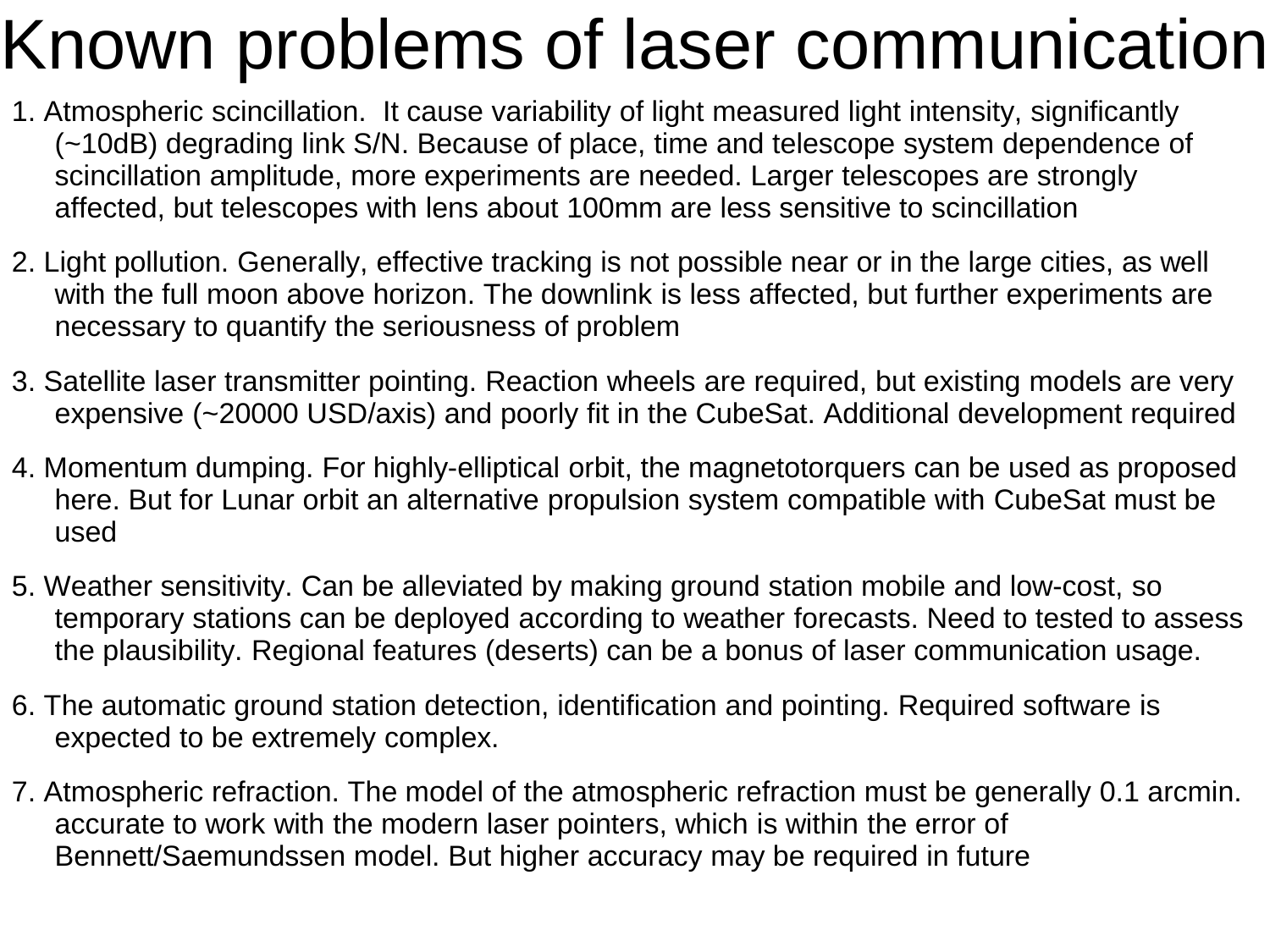#### Communication diagram of the CubeSat with laser communicator

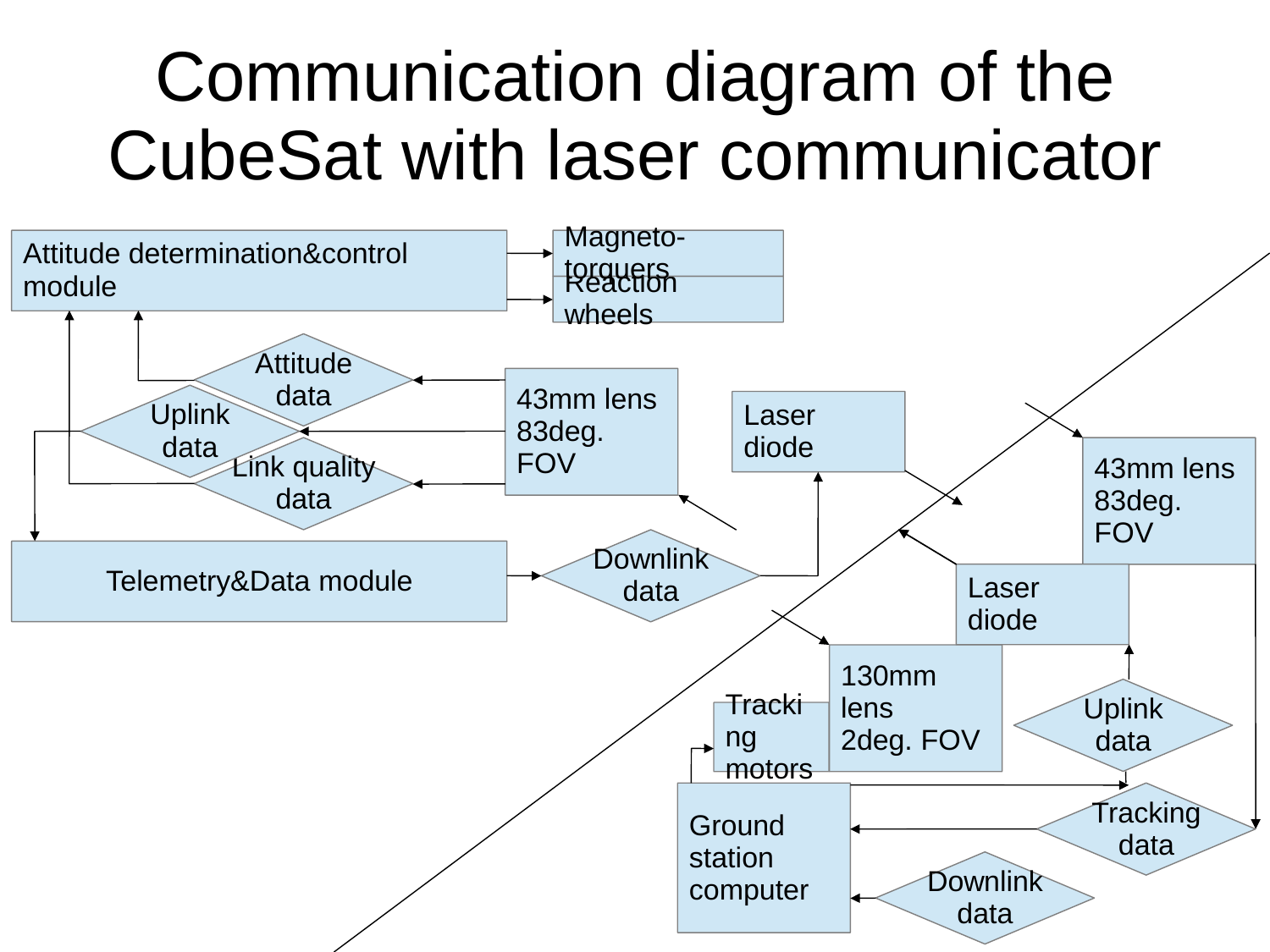#### The progress of developing Cubesat with laser communicator



June, 2014: initial concept, 3U size

October, 2014: 2U size, preliminary design of power subsystem

November, 2014: preliminary design of mechanical subsystem and deployment switches

| Component                          | Volume, cm <sup>3</sup> | Volume, %  |
|------------------------------------|-------------------------|------------|
| Internal PC/104 stack (payload)    | 1939                    | 66.9       |
| <b>Cubesat rails and brackets</b>  | 36                      | 1.2        |
| P-POD rails and corners            | 139                     | 4.7        |
| Large side bays (for solar panels) | 443                     | 15.2       |
| <b>Small side bays</b>             | 332                     | 11.4       |
| <b>Other</b>                       | 9                       | 0.3        |
| Total volume in P-POD launcher     | 2899                    | <b>100</b> |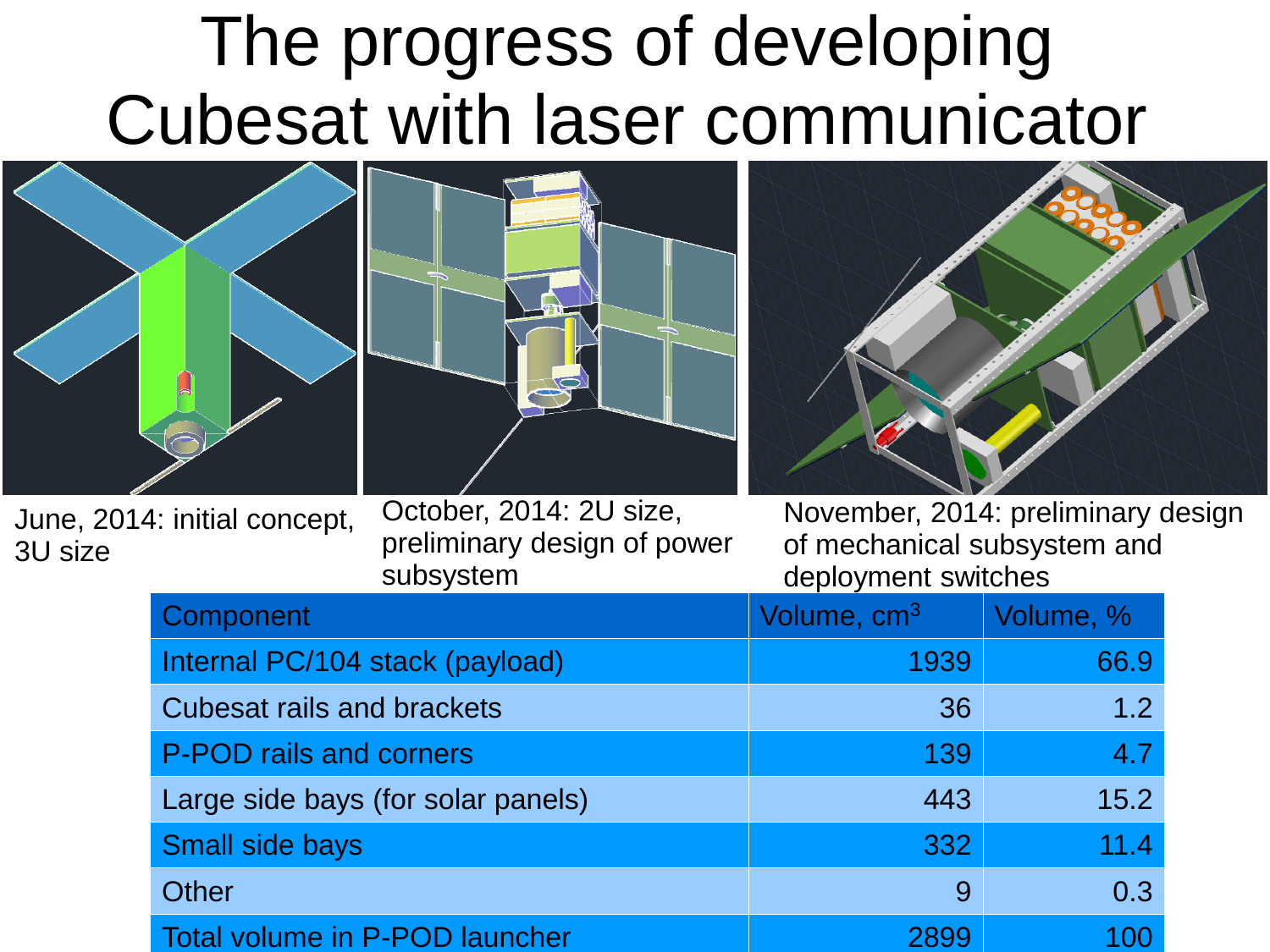#### Block diagram of proposed Cubesat with laser communicator



- 1 main radiator
- 2 electric power modules
- 3 battery pack
- 4 survival heater
- 5 command&data module
- 6 reaction wheels
- 7 attitude control module
- 8 wide-field camera
- 9 laser diode
- 10 laser collimator lens
- 11 430 MHz transceiver
- 12 deployment switches
- 13 430 MHz antenna
- 14 mounting brackets
- 15 solar panels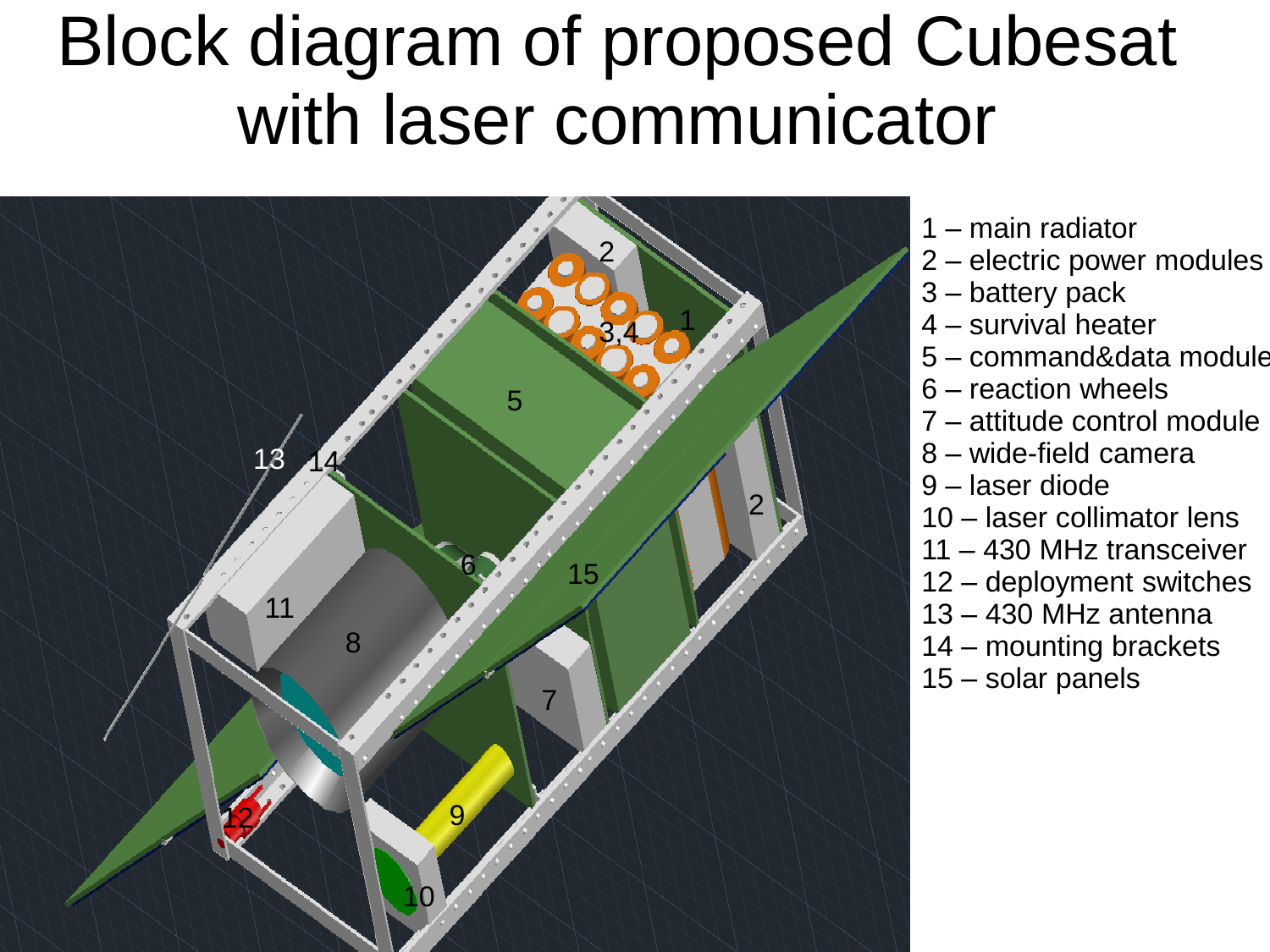### Reaction wheel programming prototype



Current status: 2 prototypes RW hardware ready, 1 was sent to USA for software development by volunteer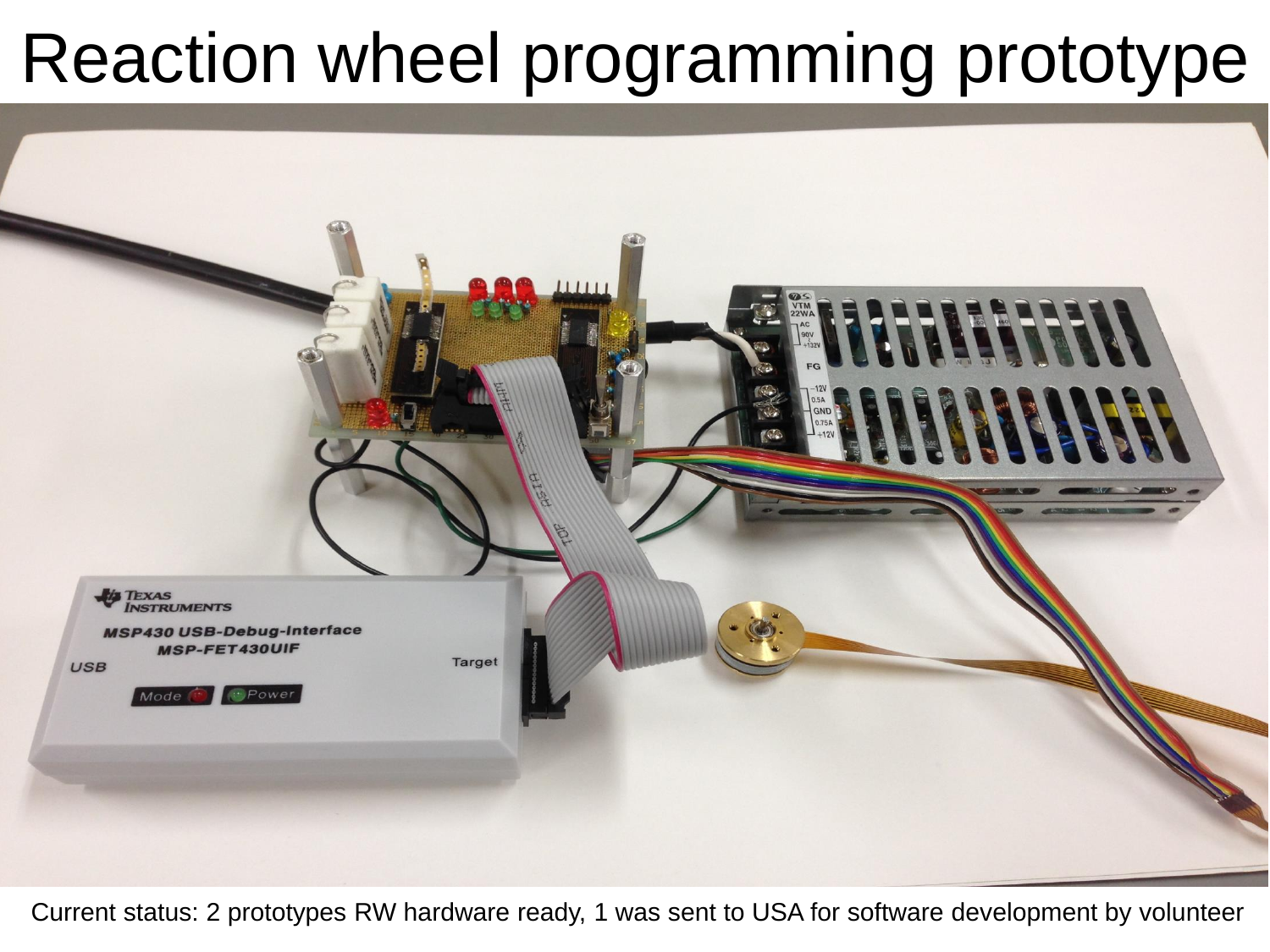# Appendix. Budgets of proposed Cubesat

- 1. Mass/Volume/Power budget
- 2. Laser communicator link budget (simplified)
- 3. 430 MHz communicator link budget
- 4. The Cubesat with laser communicator Current development status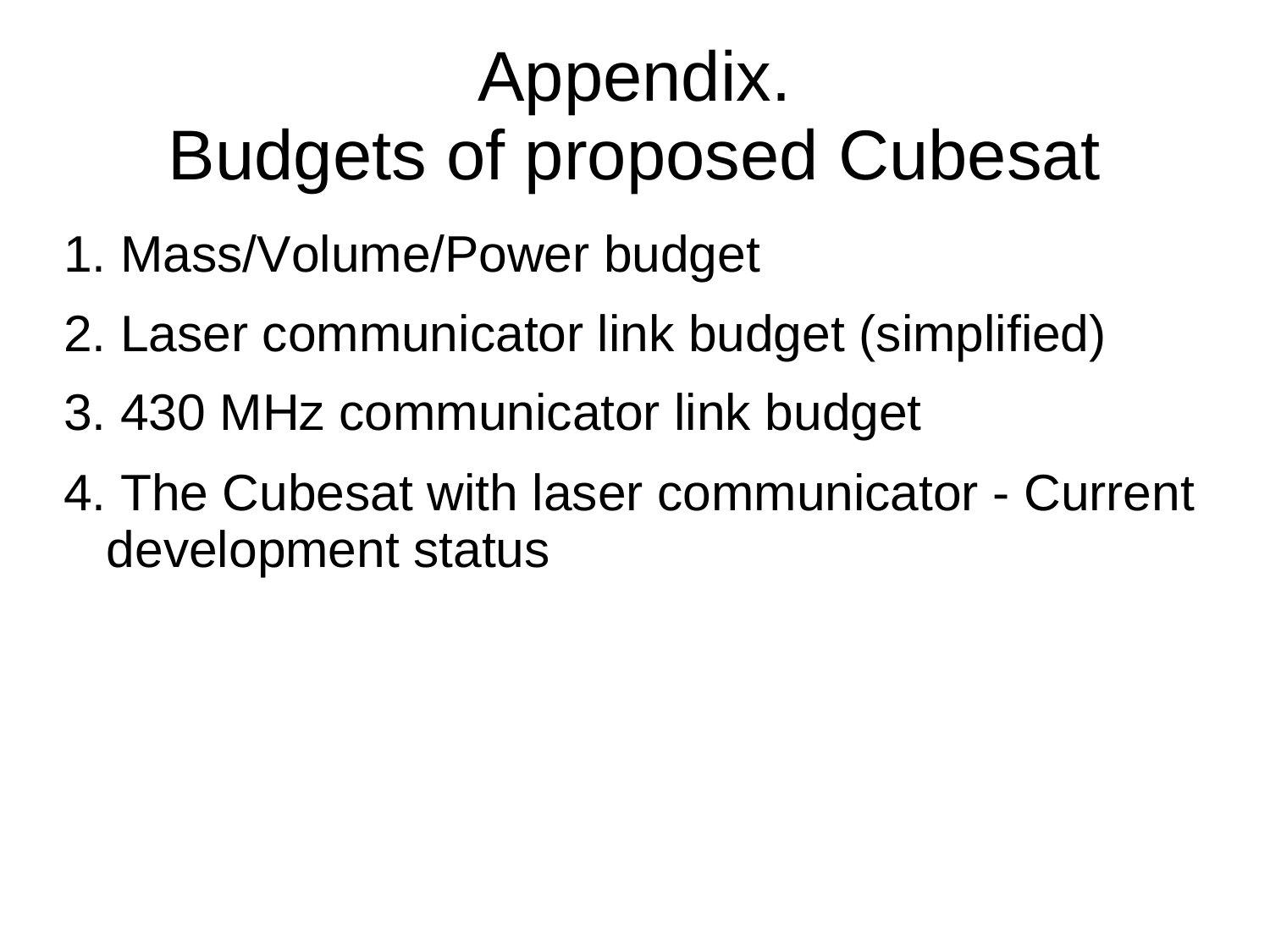#### Mass/Volume/Power budget

**Details** 

| Component                    | $\mathsf{X}$   | Y              | Z.             | m, g           | duty           | P, W           | N              | Pt, W          | Vt, cm3         | Mt, g          |
|------------------------------|----------------|----------------|----------------|----------------|----------------|----------------|----------------|----------------|-----------------|----------------|
| Body solar panel             | 100            | 200            | $\overline{2}$ | 69             | $\overline{0}$ | 4.100          | $\overline{2}$ | 0.0            | 80.0            | 138            |
| Stub solar panel             | 200            | 200            | $\overline{2}$ | 190            | $\mathbf{1}$   | 8.200          | 2 <sup>1</sup> | 16.4           | 160.0           | 380            |
| Solar panel diode            | 10.4           | 15.4           | 4.4            | $\overline{2}$ | $\overline{0}$ | 0.000          | 6 <sup>1</sup> | 0.0            | 4.2             | 12             |
| DC-DC converter              | 57.9           | 36.8           | 12.7           | 63             | $-0.085$       | $-0.697$       | 2 <sup>1</sup> | $-1.4$         | 54.1            | 126            |
| Battery pack (NiMH)          | 86             | 85             | 19             | 618            | $-0.15$        | $-1.125$       | 2 <sup>1</sup> | $-2.3$         | 277.8           | 1236           |
| Bus crossbar                 | 7.62           | 7.12           | 3.65           | 0.4            | $-0.05$        | $-0.002$       | 8              | 0.0            | 1.6             | 3.2            |
| <b>Load isolation diodes</b> | 10.4           | 15.4           | 4.4            | 2 <sup>1</sup> | $-0.6$         | $-0.032$       | 20             | $-0.6$         | 14.1            | 40             |
| Charger IC module            | 22             | 25             | 8              | $\overline{7}$ | 0.45           | $-1.200$       | $\overline{2}$ | $-1.1$         | 8.8             | 14             |
| Thermal shields, 0.2mm Al    | 223            | 96             | 0.2            | 46.2           | $\overline{0}$ | 0.000          | $\overline{4}$ | 0.0            | 17.13           | 185.0          |
| <b>Survival heater</b>       | 92             | 95             | $\mathbf{1}$   | 4.5            | 0.45           | $-3.000$       |                | $-1.4$         | 8.74            | 4.5            |
| Laser+lens                   | 35             | 35             | 60             | 51             | 0.5            | $-1.500$       | $\mathbf{1}$   | $-0.8$         | 73.5            | 51             |
| <b>Flight computer</b>       | 92             | 95             | 50             | 240            | $\mathbf{1}$   | $-0.300$       |                | $-0.3$         | 437             | 240            |
| Radio beacon                 | 25             | 25             | 60             | 85             | $\mathbf{1}$   | $-2.500$       | $\overline{1}$ | $-2.5$         | 37.5            | 85             |
| camera                       | 60             | 60             | 60             | 342            | $\mathbf{1}$   | $-0.400$       |                | $-0.4$         | 216             | 342            |
| reaction wheels              | 33             | 32             | 20             | 117            | $\mathbf{1}$   | $-1.800$       | $\overline{1}$ | $-1.8$         | 21.12           | 117            |
| sun sensor suite             | 15             | 80             | 5 <sup>1</sup> | 25             | 1.             | $-0.200$       | 2 <sup>1</sup> | $-0.4$         | 12 <sub>2</sub> | 50             |
| torquers assembly            |                |                |                | 32             | 0.1            | $-3.000$       | $\overline{2}$ | $-0.6$         | 21              | 64             |
| <b>Deployment switches</b>   | 9.5            | 9.5            | 25             | 1.5            | $\overline{0}$ | $\overline{0}$ | 2 <sup>1</sup> | 0.0            | 4.51            | 3              |
| Separation springs           | $\overline{7}$ | $\overline{7}$ | 18             | $\mathbf{1}$   | $\overline{0}$ | $\overline{0}$ | $\overline{2}$ | 0.0            | 1.76            | 2 <sup>1</sup> |
| Sun sensor corner type       | $\bf 8$        | $\bf{8}$       | 14             | 0.7            | $\mathbf{1}$   | $-0.03$        | 2 <sup>1</sup> | $-0.1$         | 1.79            | 1.4            |
| Radiator, 1mm AI w. paint    | 98             | 98             | 1.2            | $\mathbf{0}$   |                |                | 3              | 0.0            | 34.57           | 93.4           |
| PC/104 PCBs                  | 96             | 90             | 1.6            | <b>Summary</b> |                |                | 3              | $\overline{0}$ | 41.47           | 76.7           |

| Satellite fill factor and mass, g |  |  |  |      | 0.73 | 3176.4 |
|-----------------------------------|--|--|--|------|------|--------|
| <b>Power margin BOL, %</b>        |  |  |  | 30.0 |      |        |
| <b>Battery lifetime, h</b>        |  |  |  | 5.7  |      |        |
|                                   |  |  |  |      |      |        |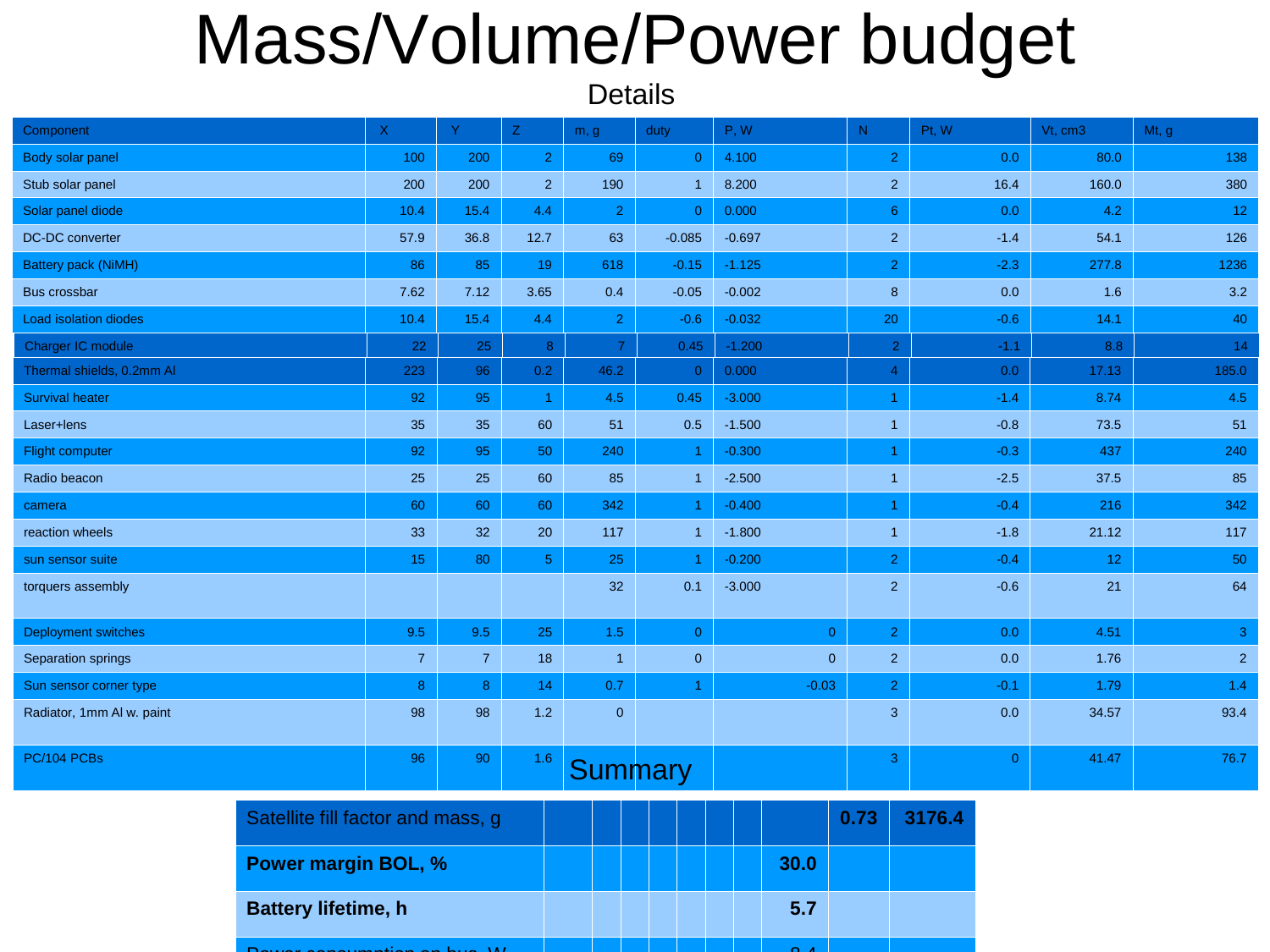#### Laser communicator link budget (simplified)

|                                                    | tracking/uplink           | downlink                    |
|----------------------------------------------------|---------------------------|-----------------------------|
| Peak power available, W                            | 0.83                      | 0.83                        |
| LED luminous effciency, unitless                   | 0.12                      | 0.12                        |
| <b>LED directivity, unitless</b>                   | 3.70E+07                  | 3.70E+07                    |
| Communication distance, m                          | 400000000                 | 400000000                   |
| Power density before atmosphere, W/m2              | 1.83286382734912<br>E-012 | 1.83286382734912<br>$E-012$ |
| Atmospheric transmission                           | 0.7                       | 0.7                         |
| Camera transmission to pixel                       | 0.9                       | 0.9                         |
| Nightglow, watt/steradian                          | 1.28E-06                  | 1.28E-06                    |
| Field of view, degrees                             | 83                        | $\overline{2}$              |
| Camera aperture, m                                 | 0.043                     | 0.13                        |
| Signal on pixel, W                                 | 1.6768667671875E-<br>015  | 1.532668921875E-<br>014     |
| Nightglow on pixel, W                              | 6.77E-14                  | 3.59E-16                    |
| Camera quantum efficiency                          | 3.50E-01                  | 3.50E-01                    |
| Single photon energy                               | 2.55831E-019              | 2.55831E-019                |
| Nightglow related flow, electrons/s                | 92561                     | 491                         |
| Dark current, electrons/s (STAR 250 specs)         | 4750                      | 4750                        |
| Electron noise, electrons                          | 76                        | 76                          |
| Orbit altitude, km                                 | 400000                    | 400000                      |
| quantization, electrons/LSB                        | 35                        | 35                          |
| Saturation-limited mode bit-rate multiplier        | 130                       | 1                           |
| S/N, dB                                            | 9.86                      | 10.37                       |
| Encoding ratio to reject starlight                 | 0.5714285714              | 0.5714285714                |
| Shrink ratio to avoid sub-pixels (0.7 if C32 <= 1) | 1                         | 0.7                         |
| Average pass duration, s                           | 15265.2395211932          | 15265.2395211932            |
| <b>Average downlink/pass, bits</b>                 | 26953                     | 153250                      |
| <b>Nightglow margin (5=average pollution)</b>      | 5.00E+00                  | $5.00E + 00$                |
| Maximal bits/frame at ideal conditions             | 3                         | $\overline{2}$              |
| Data rate, BPS                                     | 1.766                     | 10.039                      |
| <b>BER</b>                                         | 0.0018364414              | 0.0009499369                |
| Dark pixel value, saturation corrected             | 899                       | 5                           |
| Signal nivel value esturation corrected            | 021                       | $20 -$                      |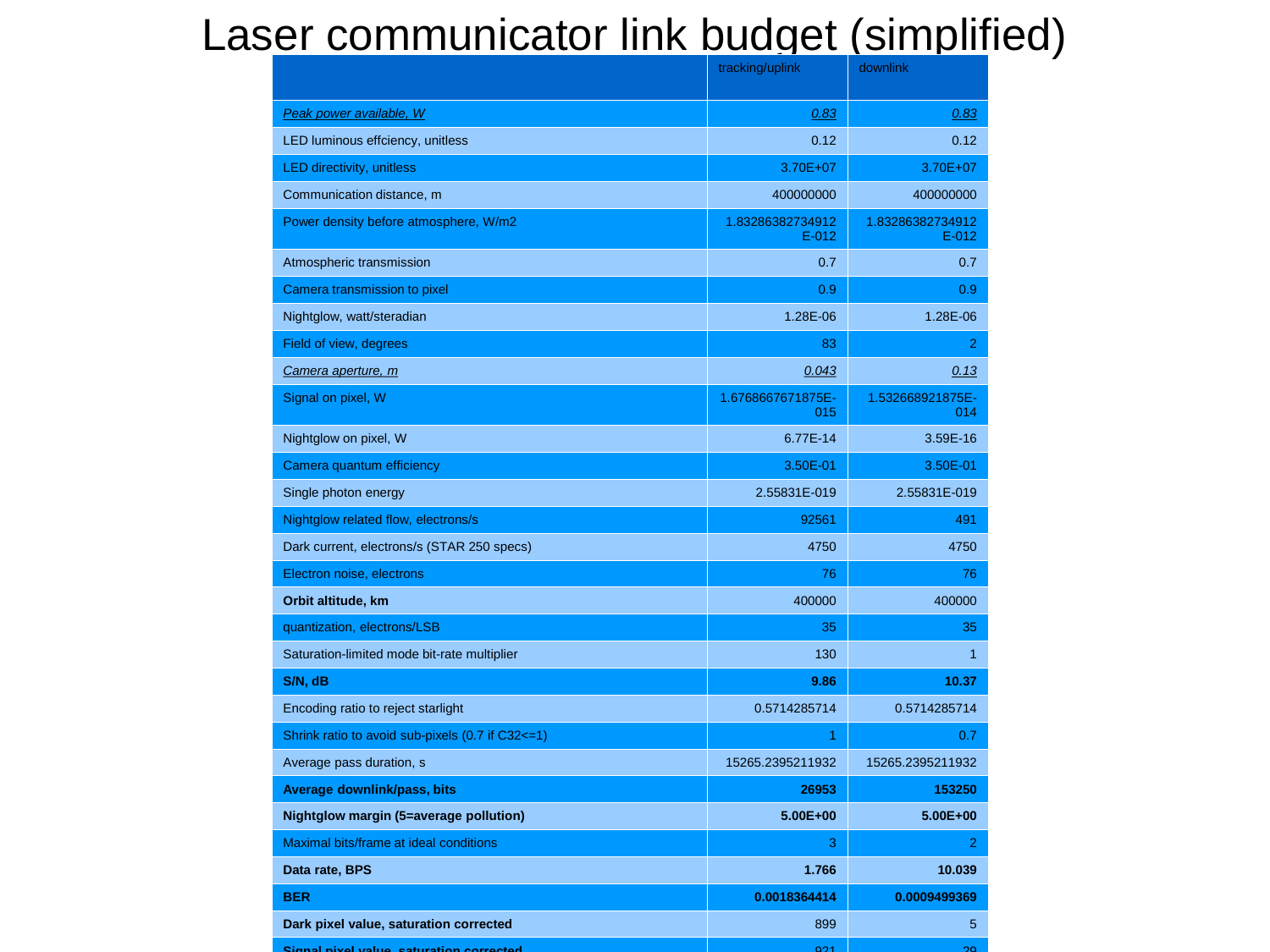#### 430 MHz communicator link budget

| 項目         | 単位                     | <b>Downlink</b> | <u>oo iyina oommuunodigi miin buugot</u><br><b>Comments</b> | English parameter              |
|------------|------------------------|-----------------|-------------------------------------------------------------|--------------------------------|
| 周波数        | MH <sub>z</sub>        | 430.00          |                                                             | Frequency                      |
| 送信EIRP     | dBm                    | 22.56           |                                                             | <b>Transmitter EIRP</b>        |
| 送信電力       | dBm                    | 24.70           | 1 W at 35%                                                  | <b>Transmitted power</b>       |
| 送信アンテナ利得   | dBi                    | 1.00            |                                                             | Transmitter antenna gain       |
| 送信フィーだ損失   | dB                     | $-0.14$         |                                                             | <b>Transmitter feeder loss</b> |
| 送信ポインチング損失 | dB                     | $-3.00$         |                                                             | Transmitter pointing loss      |
| 自由空間損失     | dB                     | $-146.60$       |                                                             | Free space loss                |
| 伝播距離       | km                     | 1193.00         | 20deg. Elev.                                                | Max. distance                  |
| 軌道高度       | km                     | 500.00          |                                                             | Orbit altitude                 |
| 仰角         | deg                    | 20.00           |                                                             | Minimal elevation              |
| 各種損失       | dB                     | $-0.13$         |                                                             | <b>Various losses</b>          |
| 編波損失       | dB                     | $-0.03$         |                                                             | <b>Polarization loss</b>       |
| 大気吸収損失     | dB                     | $-0.02$         |                                                             | Air absorption loss            |
| 降雨損失       | dB                     | $-0.08$         | 5 mm/h rain                                                 | Rain scattering loss           |
| その他損失      | dB                     | 0.00            |                                                             | Other losses                   |
| 受信G/T      | dB/K                   | $-13.29$        |                                                             | Receiver G/T                   |
| 受信アンテナ利得   | $\mathsf d\,\mathsf B$ | 8.21            | 0.9                                                         | Receiver antenna gain          |
| 受信フィーだ損失   | $d\,B$                 | 0.30            |                                                             | Receiver feeder loss           |
| 受信ポインチング損失 | dB                     | $-0.10$         |                                                             | <b>Receiver pointing loss</b>  |
| システム雑音温度   | dBK                    | 21.70           | Tn=150K (怪しい!)                                              | System noise temperature       |
| 受信電力       | dBm                    | $-115.96$       |                                                             | Received signal power          |
| 雑音電力密度     | $d$ Bm/Hz              | $-177.00$       |                                                             | Noise spectral density         |